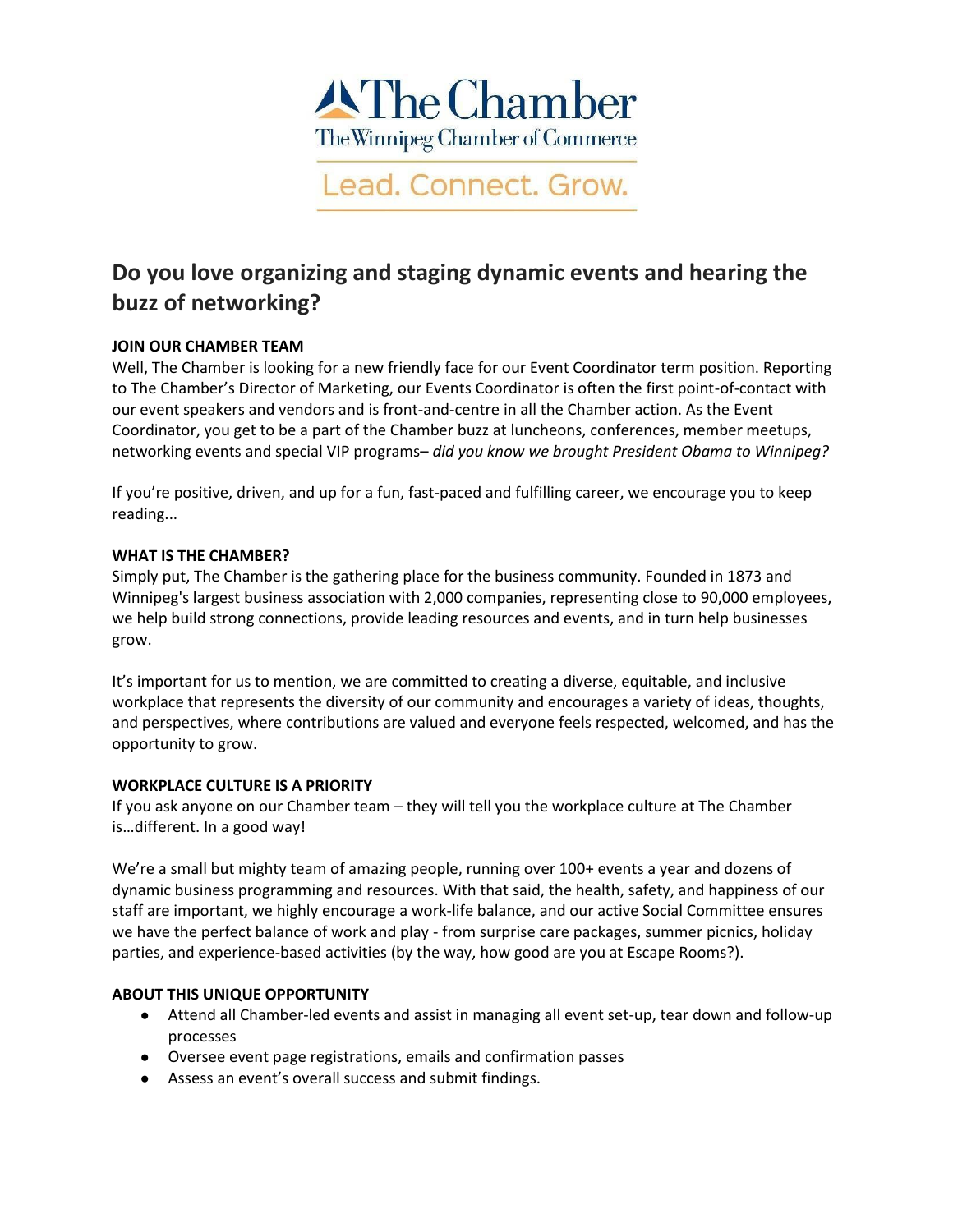



- Be a liaison with vendors, exhibitors, and stakeholders during the event planning process to ensure everything is in order
- Have ongoing communication with the speakers and vendors to keep them up to date on event details
- Work with the Events and Communications department to create and build an engaging and dynamite event lineup for the upcoming 2022/23 and 2023/24 event seasons
- Day-to-day administrative work leading up to events

## **MORE DETAILS**

- Term: August 1, 2022 November 3, 2023 (With potential for extension)
- Monday to Friday, minimum 35 hours a week
- May be required to work overtime and evenings; flex hours should be utilized
- Option to work remotely based per our Remote Work Policy
- Flex hours available to encourage work-life balance
- Frequently assigned and must adapt to changing organizational priorities
- An excellent compensation package

## **WHAT WE'RE LOOKING FOR**

#### **MINIMUM**

- Highly organized and productive in a fast-paced environment with the ability to meet multiple deadlines while balancing multiple projects
- Post-secondary education in business administration, marketing, public relations or communications
- A minimum of two years' experience in event coordinating or marketing
- Able to effectively collaborate and work in a dynamic team setting
- Experience using Microsoft Office Suite
- Must possess a passion for Winnipeg as a place to live and do business
- Able to effectively coordinate, lead and motivate volunteers
- Customer-service oriented to effectively serve our members and Chamber community
- Creative Communications education is considered an asset
- Experience in a non-profit organization is considered an asset
- A college/university degree is considered an asset

#### **PREFERRED**

- Quick and efficient problem-solver who can quickly troubleshoot issues and find solutions during events
- Exceptional written and oral communication skills
- Strong knowledge of best practices in print and electronic communications